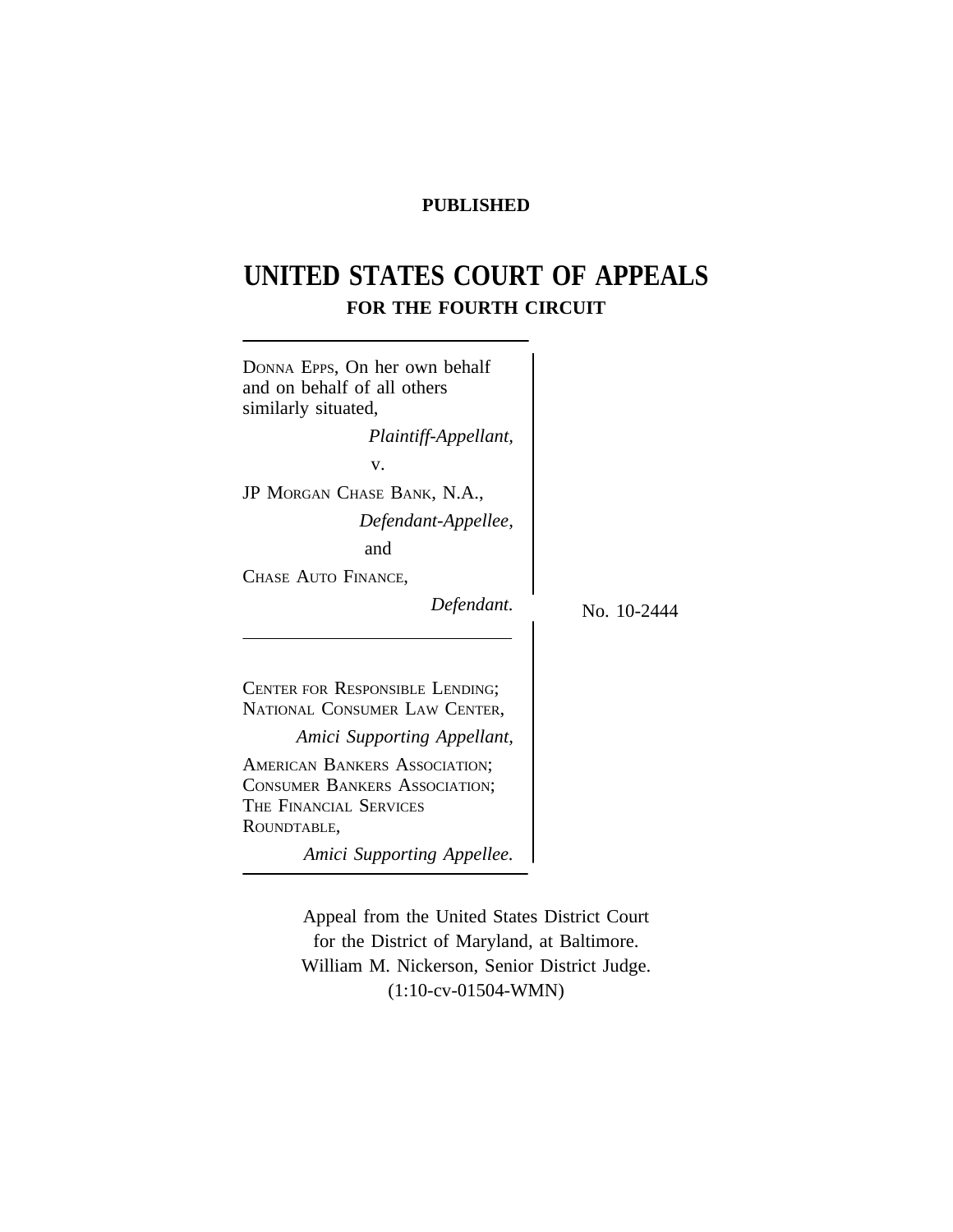#### Argued: January 25, 2012

# Decided: April 5, 2012

# Before TRAXLER, Chief Judge, and AGEE and DIAZ, Circuit Judges.

Vacated and remanded by published opinion. Judge Agee wrote the opinion, in which Chief Judge Traxler and Judge Diaz joined.

# **COUNSEL**

**ARGUED:** Frank Paul Bland, Jr., PUBLIC JUSTICE, Washington, D.C., for Appellant. Martin C. Bryce, Jr., BALLARD SPAHR, LLP, Philadelphia, Pennsylvania, for Appellee. **ON BRIEF:** Melanie Hirsch, PUBLIC JUSTICE, Washington, D.C.; Scott C. Borison, LEGG LAW FIRM LLC, Frederick, Maryland, for Appellant. Alan S. Kaplinsky, BALLARD SPAHR, LLP, Philadelphia, Pennsylvania; Glenn A. Cline, BALLARD SPAHR, LLP, Baltimore, Maryland, for Appellee. Joanne L. Werdel, Nina F. Simon, Kenneth Edwards, CENTER FOR RESPONSIBLE LENDING, Washington, D.C.; John Van Alst, NATIONAL CONSUMER LAW CEN-TER, Boston, Massachusetts, for Amici Supporting Appellant. C. Dawn Causey, Gregory F. Taylor, AMERICAN BANKERS ASSOCIATION, Washington, D.C., for Amici Supporting Appellee.

#### **OPINION**

AGEE, Circuit Judge:

Donna Epps appeals the district court's judgment granting JP Morgan Chase Bank, N.A.'s ("Chase") motion to dismiss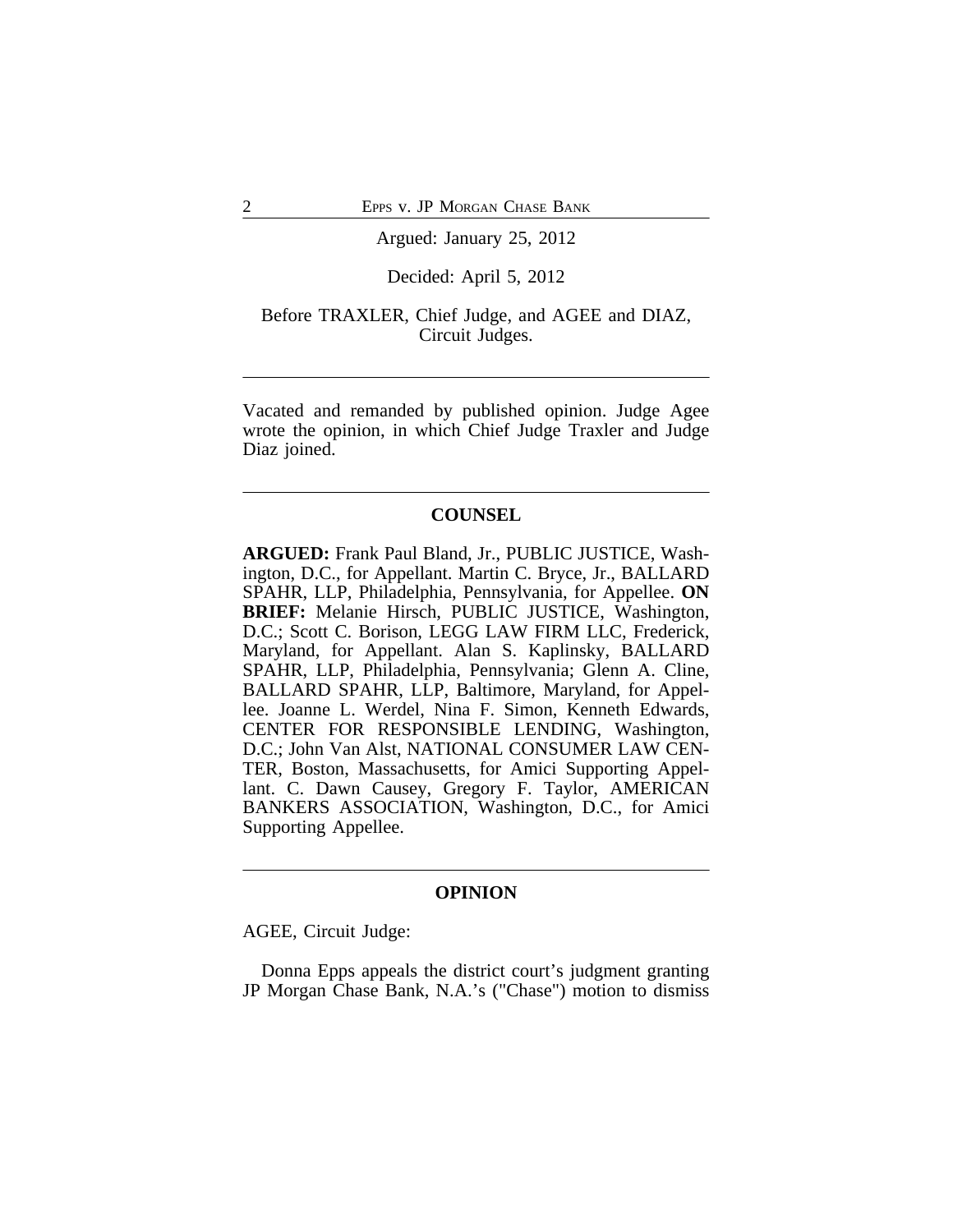her putative class action claim brought pursuant to the Maryland Credit Grantor Closed End Credit Provisions ("CLEC"), Md. Code Ann., Com. Law § 12-1001 *et seq*. The district court concluded that federal regulations preempt relevant portions of the CLEC and that the retail sales installment contract ("RIC") signed by Epps and Chase's predecessor in interest did not mandate that Chase comply with the CLEC. For the reasons set forth below, we conclude that the district court erred in both respects. Accordingly, we vacate the judgment and remand for further proceedings consistent with this opinion.

I.

#### Background and Proceedings Below

In 2007, Epps purchased a used vehicle from Thompson Toyota Scion ("Thompson"), an automobile dealer, in Maryland. The purchase was financed through a RIC between Epps and Thompson that included the following language: "Applicable Law: Federal law and Maryland law apply to this contract. This contract shall be subject to the [CLEC]." (J.A. 51). Thompson later assigned the RIC to Chase. By the end of 2009, Epps had fallen behind in, and then ceased entirely, her payments to Chase under the RIC.**<sup>1</sup>**

When Epps defaulted, Chase repossessed the vehicle and then sent Epps a notice stating that "[w]e will sell the Vehicle at private sale sometime after 12/28/2009." (J.A. 38). Although the notice informed Epps of her right to redeem the vehicle, it did not set forth the location of the vehicle or the time and place where it was to be sold, as required by the CLEC.**<sup>2</sup>**

**<sup>1</sup>** In reviewing the grant of a motion to dismiss, we accept as true the facts alleged in the complaint. *Am. Chiropractic Ass'n v. Trigon Healthcare, Inc.*, 367 F.3d 212, 228-29 (4th Cir. 2004).

<sup>&</sup>lt;sup>2</sup>The district court accurately summarized the relevant provisions of the CLEC at issue here: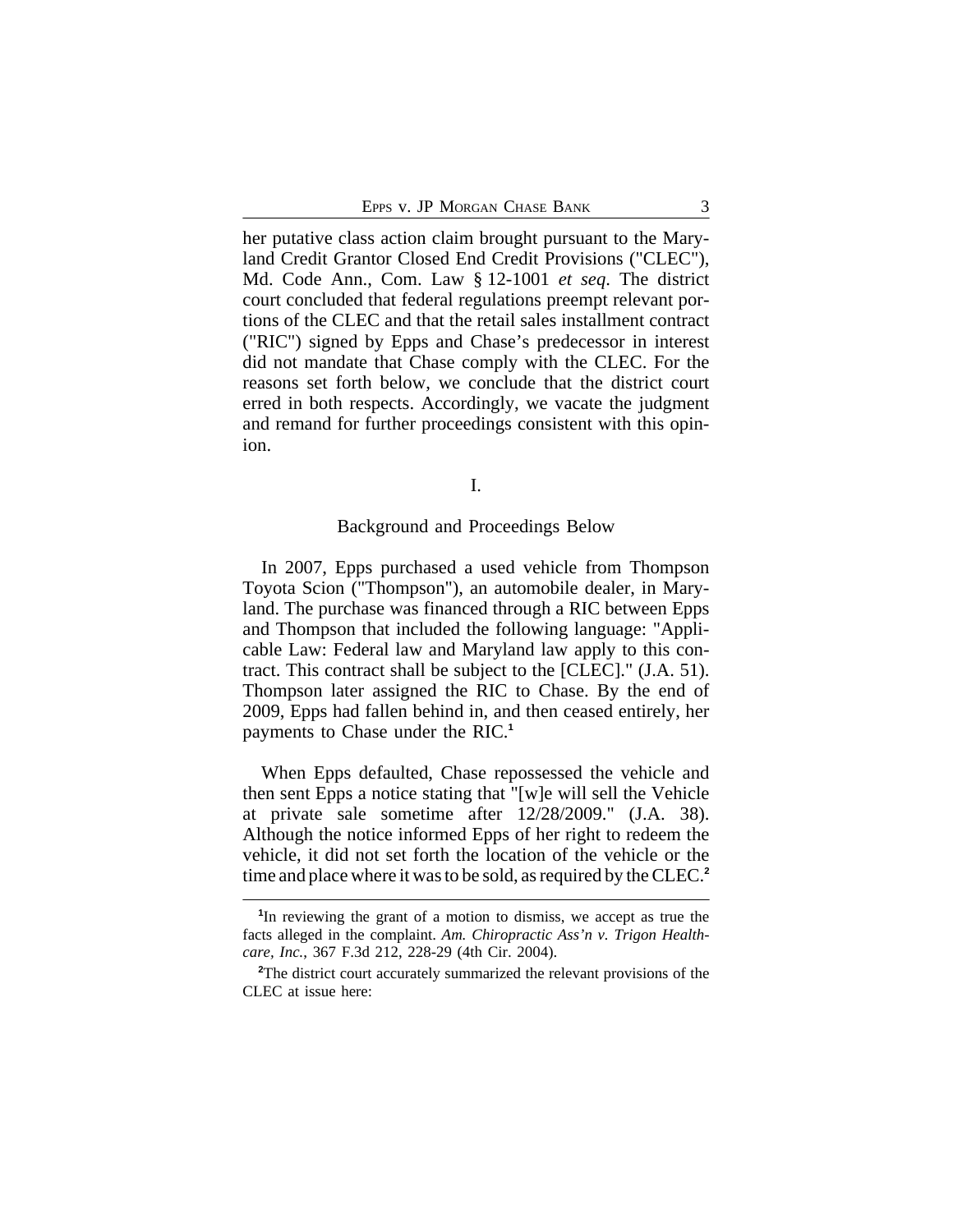After the vehicle was sold, Chase sent Epps a document entitled "Explanation of Calculation of Surplus or Deficiency." (J.A. 40-41). The document indicated that the vehicle was sold on January 25, 2010 to a purchaser identified only as "Manheim Fredericksburg." The document also reflected that Chase would seek a deficiency judgment against Epps for the unpaid balance of the loan.

Epps then commenced the underlying putative class action in Maryland state court, raising claims based on the CLEC, as well as for breach of contract, injunctive relief, restitution, unjust enrichment, and violation of the Maryland Consumer Protection Act. Chase removed the action to the United States District Court for the District of Maryland pursuant to 28 U.S.C. § 1453 (the removal provisions of the Class Action Fairness Act). In district court, Epps moved for class certification and for partial summary judgment, whereupon Chase moved to dismiss pursuant to Federal Rule of Civil Procedure 12(b)(6). Chase argued that Epps' claims, which were based partially on the CLEC, must fail because relevant portions of that state statute had been preempted by the National Bank Act ("NBA"), 12 U.S.C. § 1 *et seq.*, and its implementing reg-

[Pursuant to the CLEC], a credit grantor can repossess property securing a loan but only by following certain notice provisions. Specifically, CLEC requires that a notice be sent within five days after repossession that includes the borrower's rights to redeem the property, the borrower's rights as to a resale and liability for a deficiency, and the exact location where the property is stored. [Md. Code Ann., Com. Law], § 12-1021(e). Furthermore, CLEC requires that, ten days before any sale, notice be given by specified means as to the time and place of the sale. *Id.* § 12-  $1021(j)(1)(ii)$ . After a sale of repossessed goods, CLEC also requires a full accounting to the borrower which includes: expenses related to the sale; the purchaser's name, address, and business address; and the number of bids sought and received. *Id.* § 12-1021(j)(2).

(J.A. 65).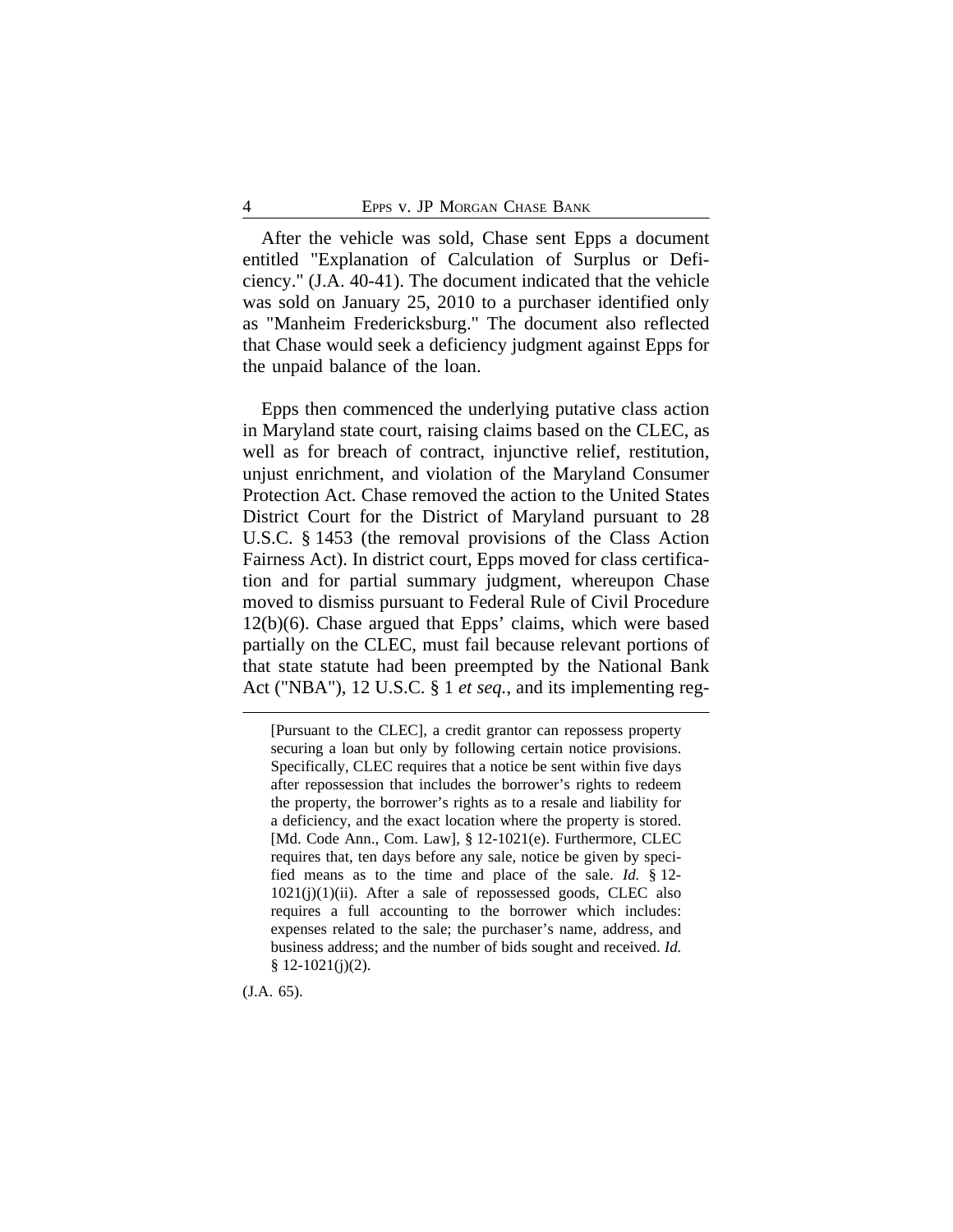ulations promulgated by the Office of the Comptroller of the Currency ("OCC").

The district court ruled in favor of Chase and dismissed Epps' claims. After discussing the pertinent OCC regulations the district court cited extensively to two other district court cases in support of its conclusion that application of the CLEC was preempted: *Perez v. Midland Funding, LLC*, 2010 WL 4117461 (N.D. Cal. Oct. 19, 2010) and *Aguayo v. U.S. Bank*, 658 F. Supp. 2d 1226 (S.D. Cal. 2009), *rev'd*, 653 F.3d 912 (9th Cir. 2011).**<sup>3</sup>** In each of those cases, a district court in California concluded that California's Rees-Levering Act was preempted by the NBA and the relevant OCC regulation, 12 C.F.R. § 7.4008. Like the CLEC, the Rees-Levering Act is a consumer protection statute that imposes certain postrepossession notice requirements on lenders in the automobile financing context. Also, like the CLEC, the Rees-Levering Act prevents a lender from recovering a deficiency judgment against a buyer if the lender does not comply with the notice requirements. *See* Cal. Civ. Code § 2983.2.

Based on *Perez* and *Aguayo*, the district court concluded that the CLEC's post-repossession notice requirements were related to the initial extension of credit to the purchaser, and accordingly, preempted by the federal OCC regulations. The district court also rejected Epps' contention that the "savings clause" of the regulations, 12 C.F.R. § 7.4008(e), exempted her claims from preemption.

The district court also dismissed Epps' breach of contract claim, even though the RIC specified that the CLEC applied. In the district court's view, that part of the RIC was void

<sup>&</sup>lt;sup>3</sup>While this case was pending on appeal, the Ninth Circuit Court of Appeals reversed the district court's judgment in *Aguayo*, holding that the Rees-Levering Act, a state law similar to the CLEC, is not preempted by federal law. We discuss the Ninth Circuit's holding, which we find persuasive, in greater detail *infra*.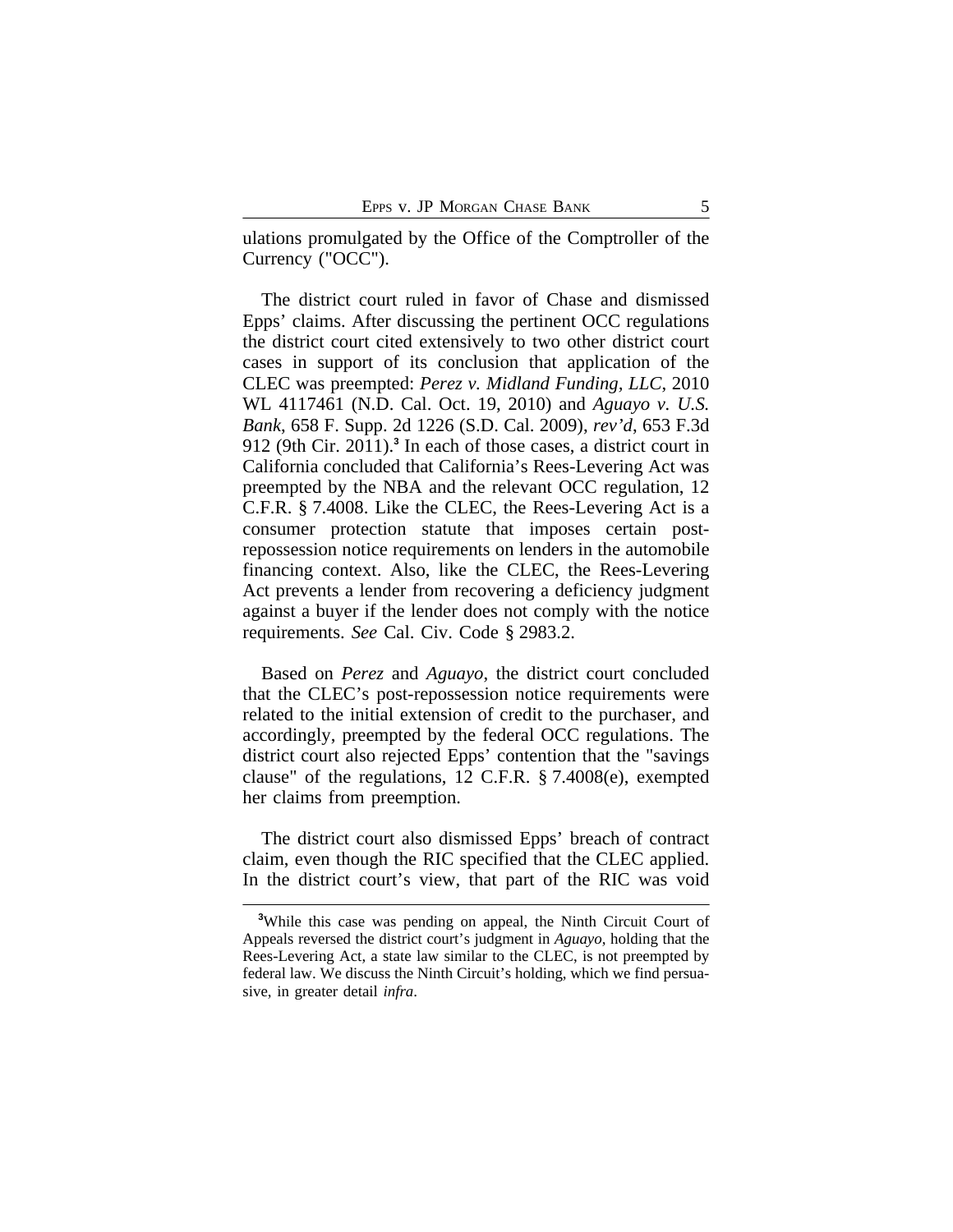under the rule that "where one party to a contract had no choice but to include in that contract a provision calling for the applicability of a particular law, the other party to the contract cannot assert a breach of contract claim based on a violation of that law. *Wells Fargo Home Mortgage v. Neal*, 922 A.2d 538, 545-46 (Md. 2007)." (J.A. 83). The court then dismissed Epps' complaint in its entirety for failure to state a claim under Rule 12(b)(6).**<sup>4</sup>**

Epps noted a timely appeal of the district court's judgment. We have jurisdiction pursuant to 28 U.S.C. § 1291.

# II.

#### Analysis

We review de novo the grant of a Rule 12(b)(6) motion to dismiss for failure to state a claim. *Coleman v. Md. Court of Appeals*, 626 F.3d 187, 190 (4th Cir. 2010). "To survive a motion to dismiss, a complaint must contain sufficient factual matter, accepted as true, to 'state a claim to relief that is plausible on its face.'" *Ashcroft v. Iqbal*, 556 U.S. 662, \_\_\_, 129 S. Ct. 1937, 1949 (2009) (quoting *Bell Atl. Corp. v. Twombly*, 550 U.S. 544, 570 (2007)). Whether a state law is preempted by federal law is a legal question that this Court reviews de novo. *AES Sparrows Point LNG, LLC v. Smith*, 527 F.3d 120, 125 (4th Cir. 2008).

On appeal, Epps argues that the district court erred in concluding that the NBA and its regulations preempt the CLEC, that it erred in rejecting Epps' breach of contract claim that Chase bound itself to follow the CLEC by taking assignment of the RIC, and that it erred in dismissing Epps' claims that do not implicate the CLEC.

**<sup>4</sup>**The district court did not state its rationale for dismissing Epps' remaining claims for declaratory and injunctive relief, restitution and unjust enrichment, and violation of the Maryland Consumer Protection Act.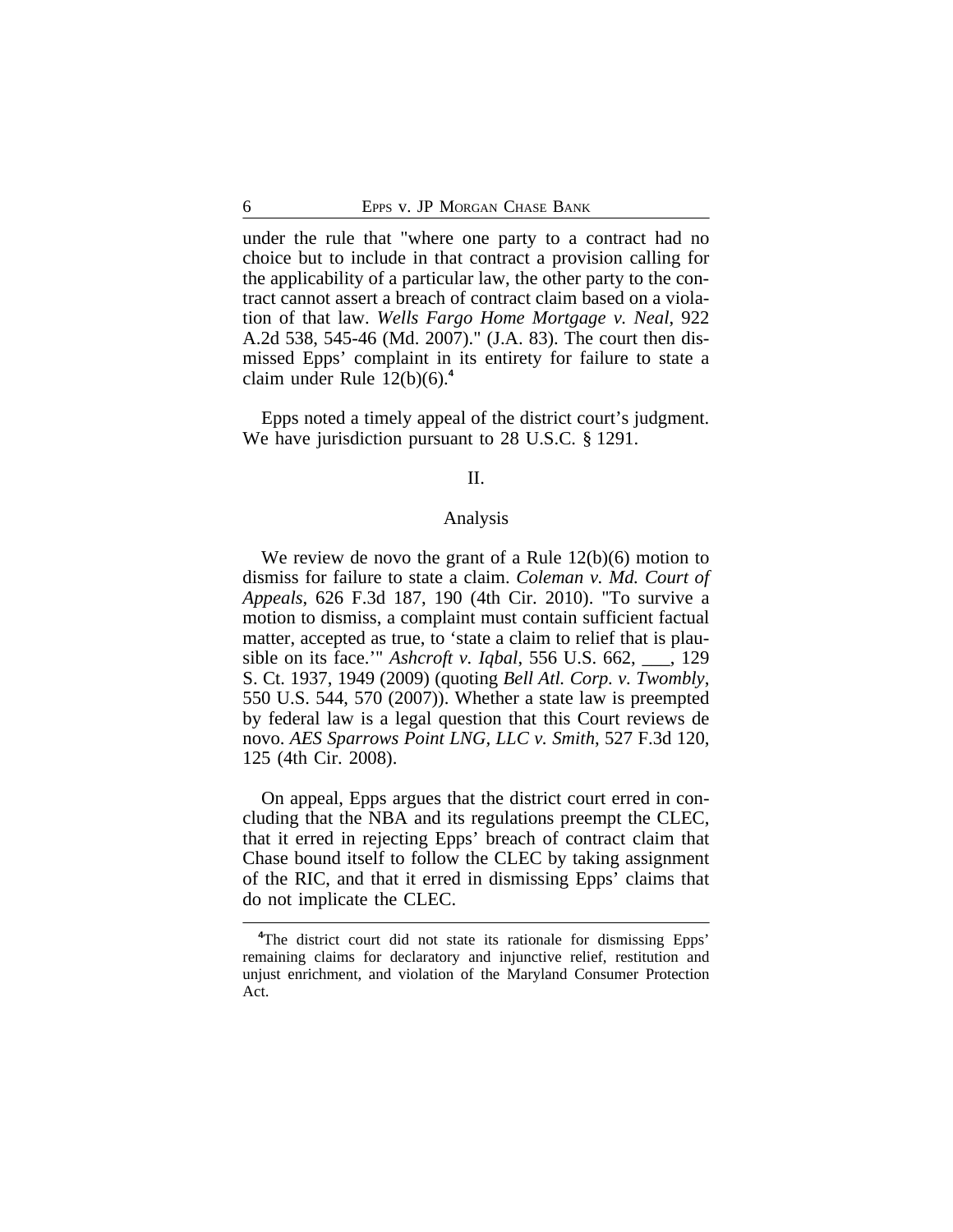We turn first to the question of whether the district court properly concluded that the NBA and associated regulations preempt the CLEC.

# A.

# Preemption

The Supreme Court has "repeatedly made clear that federal control shields national banking from unduly burdensome and duplicative state regulation." *Watters v. Wachovia Bank, N.A.*, 550 U.S. 1, 11 (2007) (citations omitted). "Federally chartered banks are subject to state laws of general application in their daily business to the extent such laws do not conflict with the letter or the general purposes of the NBA." *Id.* However, "the [s]tates can exercise no control over [national banks], nor in any wise affect their operation, except in so far as Congress may see proper to permit." *Id.* (quoting *Farmers' & Mechanics' Nat'l Bank v. Dearing*, 91 U.S. 29, 34 (1875)).

### i.

The NBA authorizes national banks to exercise "all such incidental powers as shall be necessary to carry on the business of banking," including "loaning money on personal security." 12 U.S.C. § 24 (Seventh). Congress has also authorized the OCC to promulgate regulations implementing the NBA. *See* 12 U.S.C. § 93a. At issue in this case are the OCC regulations found at 12 C.F.R. § 7.4008(d) and (e), which describe the circumstances under which state law is (and is not) preempted by the NBA. Those regulations contain both an express preemption provision and a savings clause. The express preemption provision states as follows:

(1) Except where made applicable by Federal law, state laws that obstruct, impair, or condition a national bank's ability to fully exercise its Federally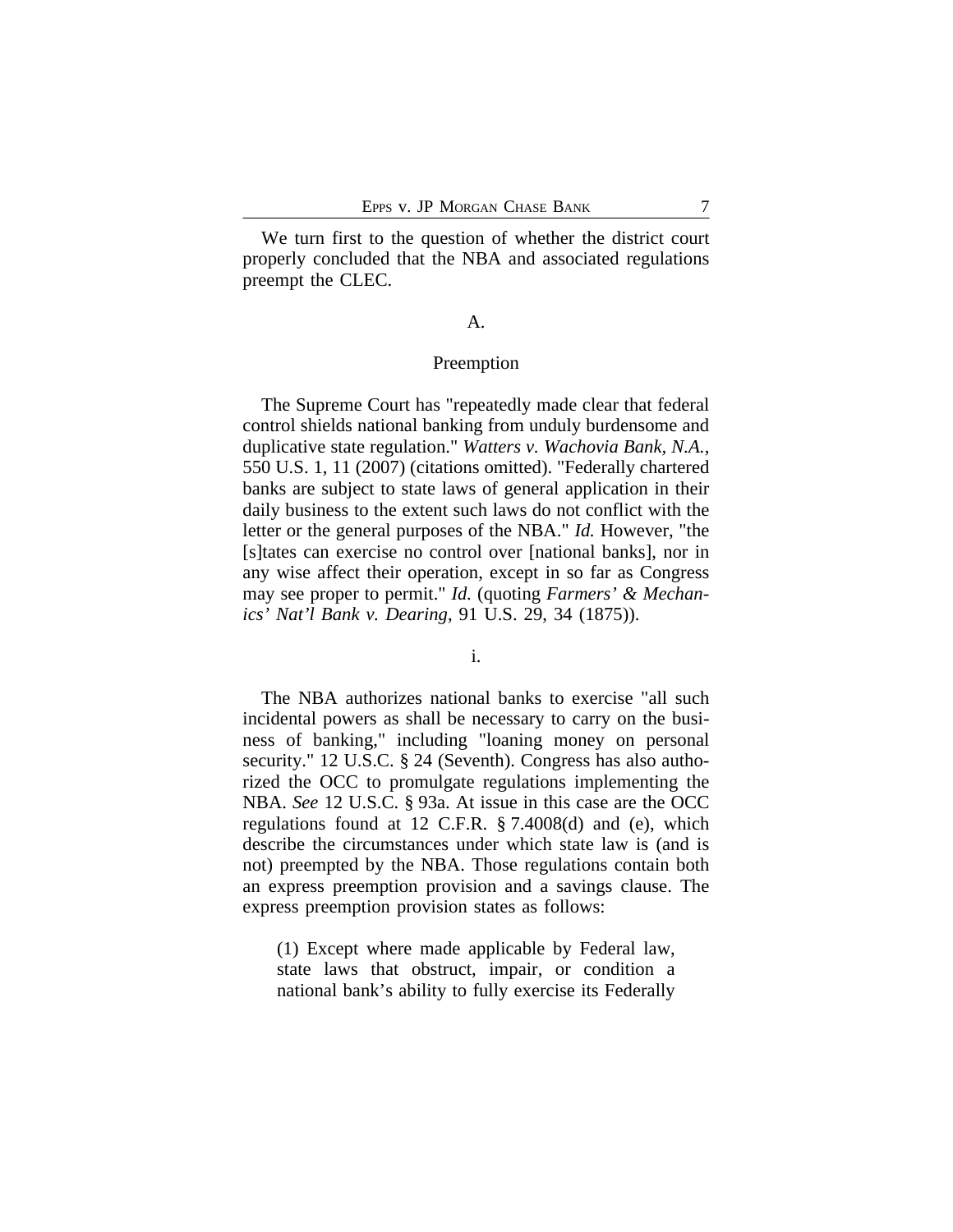authorized non-real estate lending powers are not applicable to national banks.

(2) A national bank may make non-real estate loans without regard to state law limitations concerning:

(i) Licensing, registration . . . filings, or reports by creditors;

. . .

(vi) Security property, including leaseholds;

. . .

(viii) Disclosure and advertising, including laws requiring specific statements, information, or other content to be included in credit application forms, credit solicitations, billing statements, credit contracts, or other credit-related documents[.]

12 C.F.R. § 7.4008(d).**<sup>5</sup>**

Immediately following is the savings clause:

State laws on the following subjects are not inconsistent with the non-real estate lending powers of national banks and apply to national banks to the extent that they only incidentally affect the exercise of national banks' non-real estate lending powers:

(1) Contracts;

**<sup>5</sup>**These regulations were amended effective July 21, 2011. The parties have not argued that the amendments are retroactive, and thus we apply the regulations as they existed at all times relevant to the transactions in this case.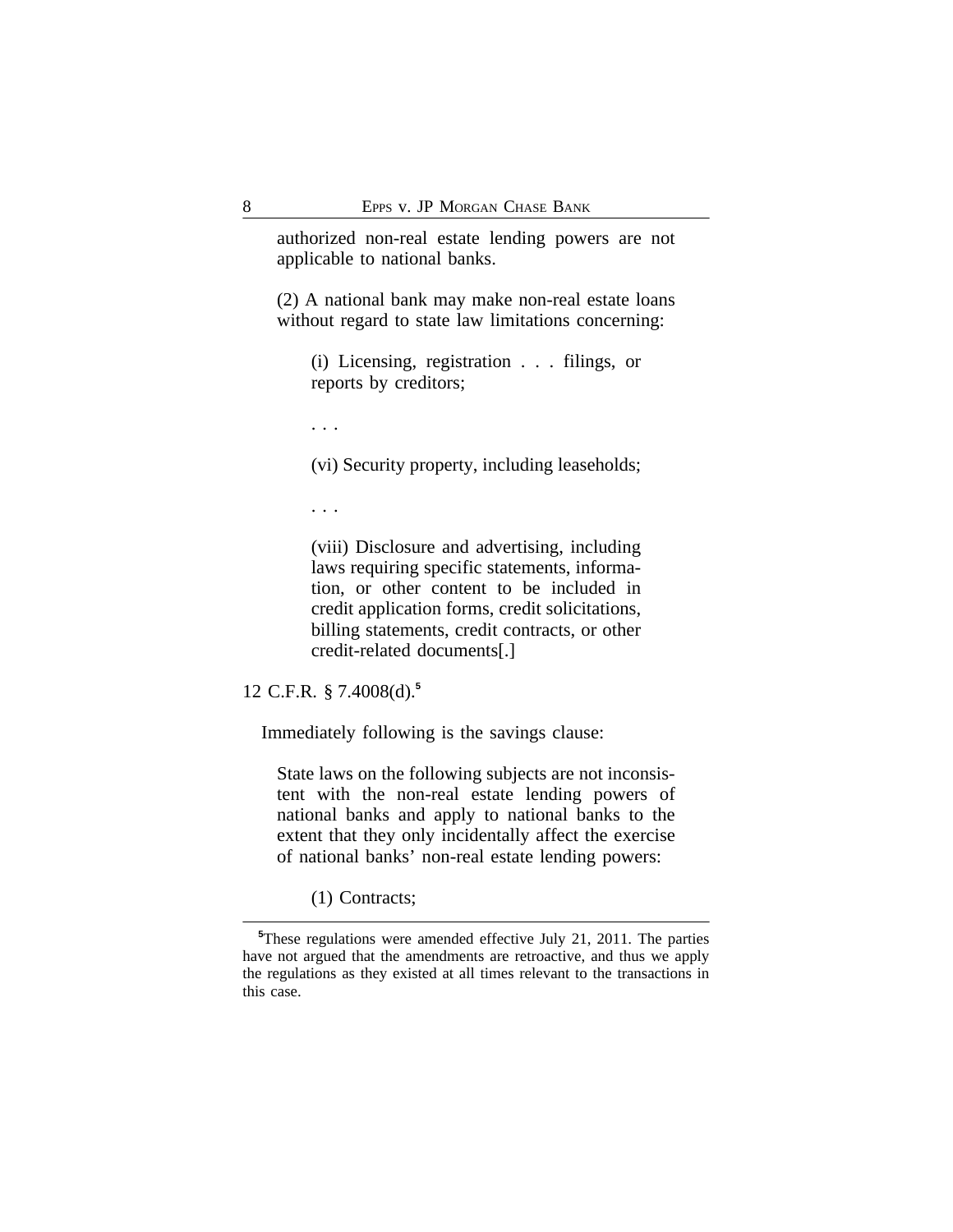- (4) Rights to collect debts;
- (5) Acquisition and transfer of property[.]

*Id.* § 7.4008(e) (the "savings clause").

. . .

There is no question that the RIC in this case, if made in the first instance by Chase, would have been a loan under the bank's "non-real estate lending powers." Putting aside the question for now of the effect of assignment of the RIC by an initiating nonbank lender, Thompson, we first conclude that even if the loan were originally made by Chase, the CLEC repossession provisions at issue here are not within the ambit of the preemption clause of § 7.4008(d). In addition, we hold that the savings clause of § 7.4008(e) specifically covers the actions at issue here and forecloses regulatory preemption.

ii.

"Courts generally apply a presumption against federal preemption in fields the states traditionally regulate." *Nat'l City Bank of Ind. v. Turnbaugh*, 463 F.3d 325, 330 (4th Cir. 2006) (citation omitted). Epps argues that this Court should consider the CLEC a consumer protection law and apply a presumption against federal preemption, citing *Aguayo* as support for that proposition. 653 F.3d at 917. We do not find that argument persuasive, and note that the Ninth Circuit did not reach that issue. Despite characterizing the Rees-Levering Act as a consumer protection law, the *Aguayo* Court recognized that national banks "have often been given the benefit of the doubt in preemption questions" and that the presumption against preemption is generally inapplicable in the national bank context. *Id.* at 917 n.1. The court, nevertheless, merely stated that "[t]he presumption is not material to our decision in this case." *Id.*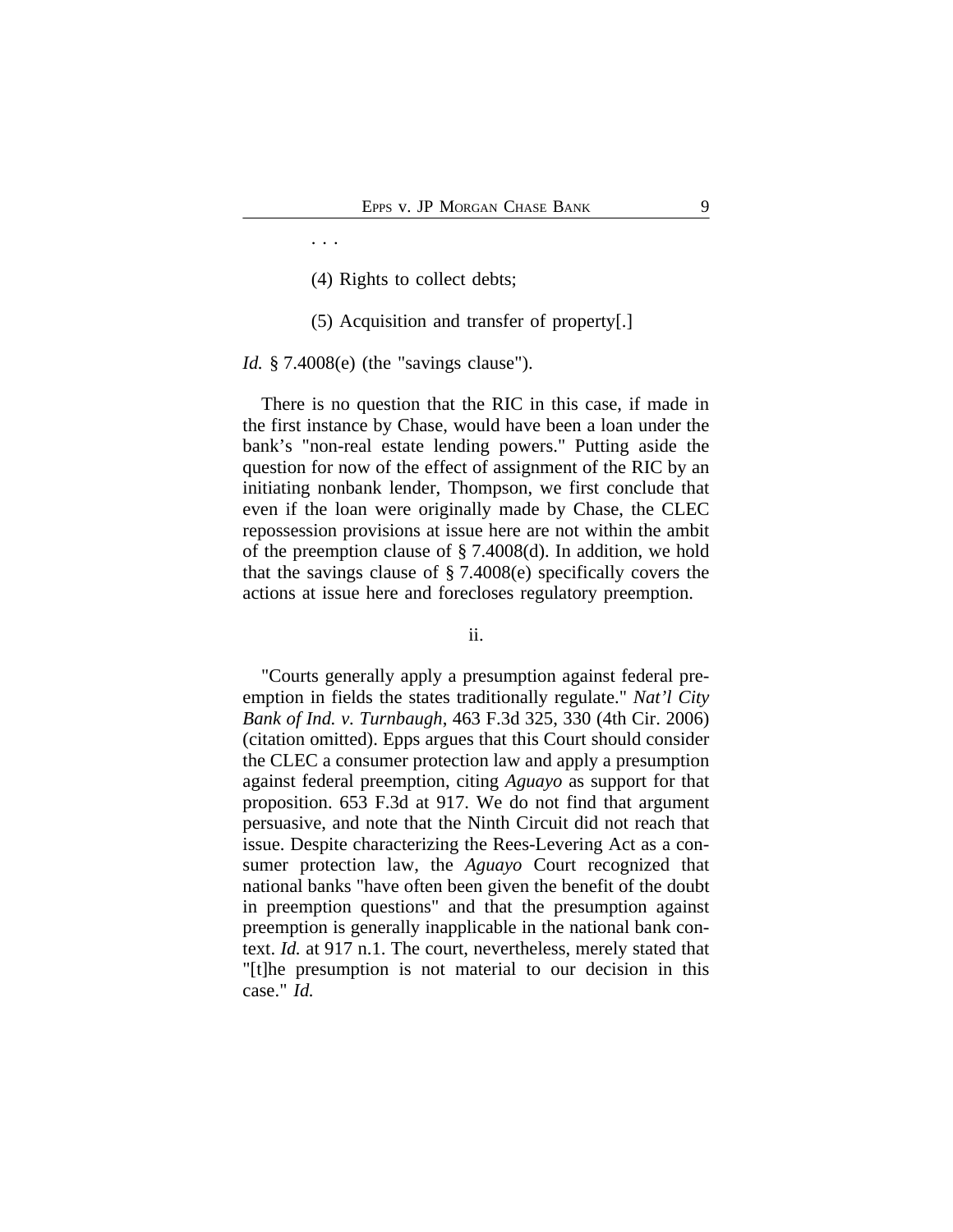An assumption against preemption "is not triggered when a State regulates in an area where there has been a history of significant federal presence." *Turnbaugh*, 463 F.3d at 330 (quoting *United States v. Locke*, 529 U.S. 89, 108 (2000)) (alteration omitted). In the same vein, the Supreme Court has also stated that "grants of both enumerated and incidental 'powers' to national banks [are] grants of authority not normally limited by, but rather ordinarily pre-empting, contrary state law." *Barnett Bank of Marion Cnty., N.A. v. Nelson*, 517 U.S. 25, 32 (1996).

In *Turnbaugh*, we considered whether the NBA and OCC regulations preempted certain Maryland laws that, in relevant part, limited prepayment penalties on adjustable rate mortgage loans originated by operating subsidies of a national bank. In considering whether to apply a presumption against preemption, we concluded that no such presumption existed in that case because "[t]he pertinent regulations define the scope of the national banks' authority to conduct business through operating subsidiaries; undoubtedly these issues involve the 'incidental powers' of national banks." *Turnbaugh*, 463 F.3d at 331.

Considering that the NBA authorizes national banks to make loans like the RIC (i.e., on personal security), we similarly conclude that by regulating the authority of a national bank to collect a deficiency judgment following default on a loan, the CLEC regulates an area with authorized federal presence. However, as we discuss *infra*, the degree to which the CLEC regulates an enumerated power of the national banks is merely incidental. Accordingly, we decline to apply the presumption against federal preemption and turn to the preemptive effect of the OCC regulations.

#### iii.

Pursuant to the Constitution's Supremacy Clause,<sup>6</sup> state

**<sup>6</sup>**U.S. Const. art. VI, cl. 2 ("This Constitution, and the Laws of the United States which shall be made in Pursuance thereof; . . . shall be the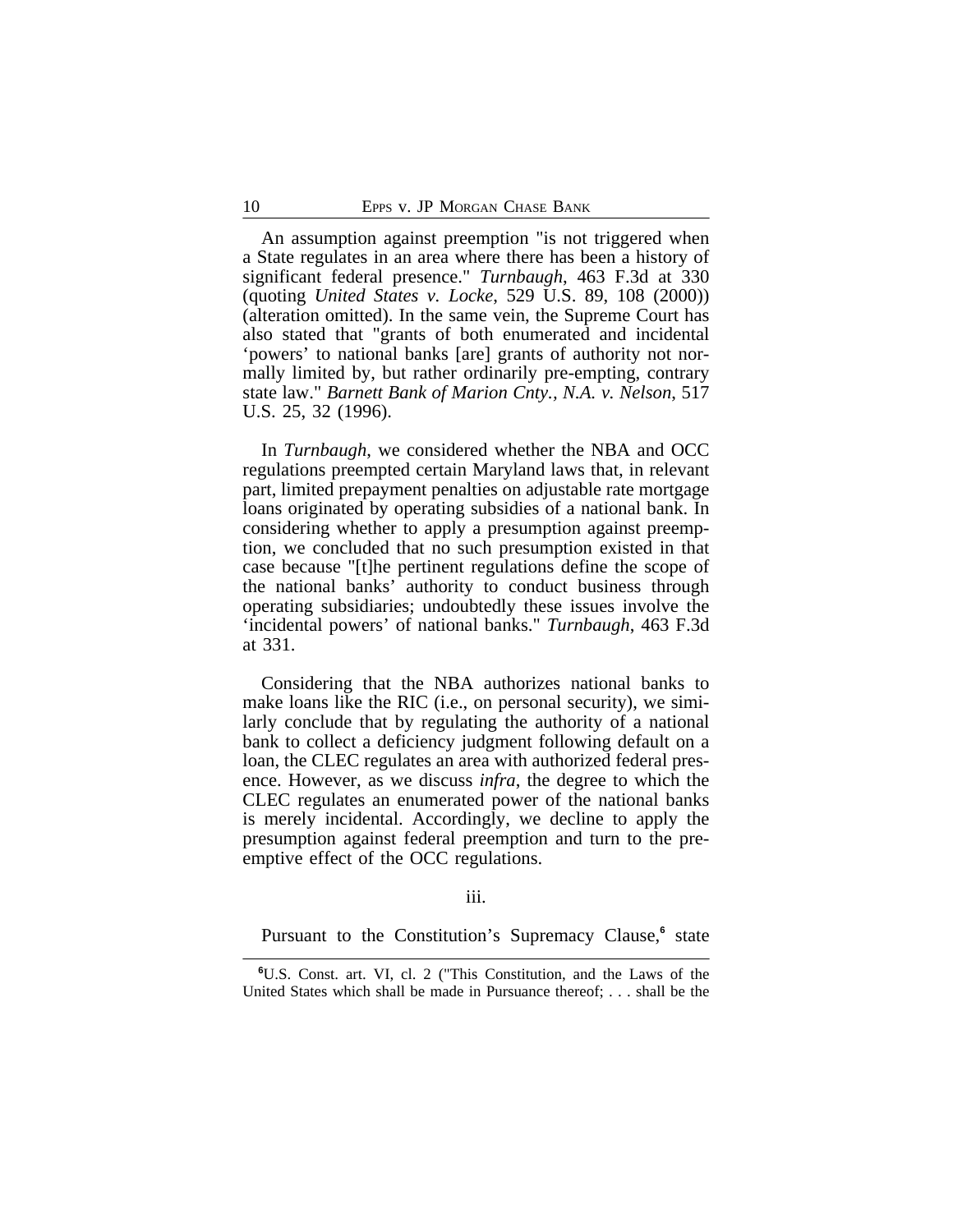laws that conflict with federal law are preempted. *Cox v. Shalala*, 112 F.3d 151, 154 (4th Cir. 1997) (citation omitted). In conducting our preemption analysis, we are guided first and foremost by the maxim that "the purpose of Congress is the ultimate touchstone in every pre-emption case." *Wyeth v. Levine*, 555 U.S. 555, 564 (2009) (citing *Medtronic, Inc. v. Lohr*, 518 U.S. 470, 485 (1996)).

Congress may evince an intent to preempt state law in three ways. First, federal law may preempt state law by expressly declaring Congress' intent to do so. *Cox*, 112 F.3d at 154 (citing *Jones v. Rath Packing Co.*, 430 U.S. 519, 525 (1977)). Second, Congress can "occupy the field" by "regulating so pervasively that there is no room left for the states to supplement federal law." *Id.* (citing *Fidelity Fed. Sav. & Loan Ass'n v. de la Cuesta*, 458 U.S. 141, 153 (1982)). And third, a state law is preempted "to the extent it actually conflicts with federal law." *Id.* (citing *Pacific Gas & Elec. Co. v. State Energy Res. Conservation & Dev. Comm'n*, 461 U.S. 190, 204 (1983)).

We first observe that the NBA does not expressly preempt state law, but as discussed above the OCC has promulgated regulations that do contain express preemption provisions. *See* 12 C.F.R. § 7.4008.<sup>7</sup> Chase contends that the OCC regulations at § 7.4008(d) preempt the CLEC because that statute imposes the burden of requiring that Chase create a customized notice for each customer every time it seeks to repossess personal property. The district court found this argument compelling, noting that "[t]he burden that would be imposed on national banks of complying with the various notice and disclosure statutes of all fifty states is readily apparent." (J.A. 76).

supreme Law of the Land; . . . any Thing in the Constitution or Laws of any State to the Contrary notwithstanding").

<sup>&</sup>lt;sup>7</sup>"Federal regulations have no less pre-emptive effect than federal statutes." *de la Cuesta*, 458 U.S. at 153.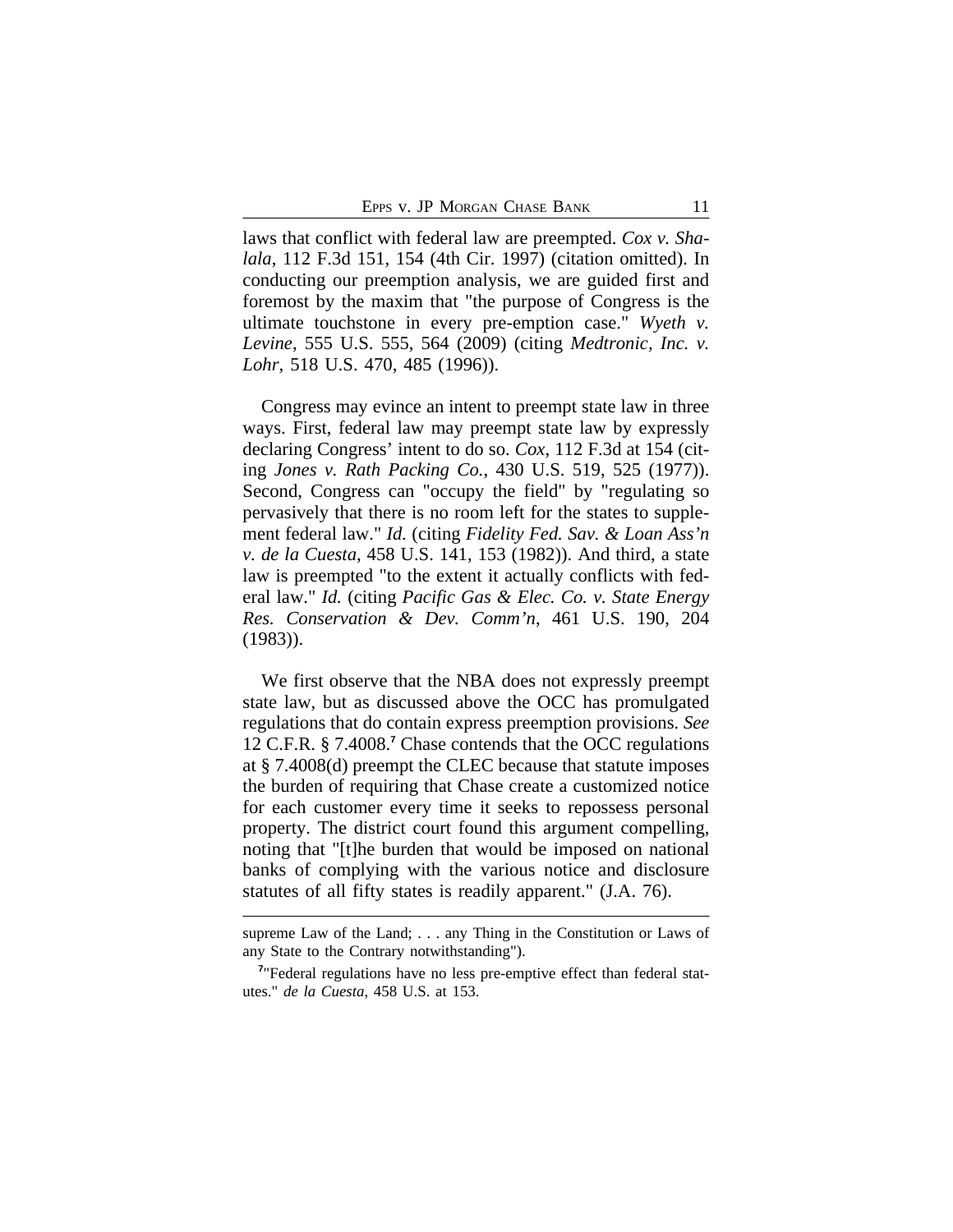Because of this "readily apparent" burden, Chase argues that the CLEC impermissibly interferes with its ability to make non-real estate loans. Chase claims that because that power is granted specifically by the NBA, 12 U.S.C. § 24 (Seventh), CLEC's notice requirements run afoul of 12 C.F.R. § 7.4008(d)(1), which makes inapplicable any state law that "obstruct[s], impair[s], or condition[s] a national bank's ability to fully exercise its Federally authorized non-real estate lending powers."

The primary flaw in Chase's reasoning is that the CLEC simply does not directly condition any power expressly granted to a national bank by Congress. The challenged portions of the CLEC are found at Md. Code Ann. Com. Law § 12-1021(a)(1), which authorizes a credit grantor to "repossess tangible personal property securing a loan . . . if the consumer borrower is in default." Under the CLEC, repossession is only permitted if the creditor complies with the notice requirements set forth at  $\S 12-1021(c)$ -(e). The notice requirements that Chase complains of are conditions of repossession only—a power granted to Chase pursuant to state law, not the NBA. Thus we conclude there is no express preemption provision in § 7.4008(d) that preempts application of the CLEC in this case.

Neither do we find field preemption applicable, as the NBA and OCC regulations do not "occupy the field." The Ninth Circuit specifically addressed a similar argument in *Aguayo* where the banks, like Chase here, analogized OCC regulations to somewhat similar regulations with preemptive effect issued by the Office of Thrift Supervision ("OTS").**<sup>8</sup>** The *Aguayo* court convincingly rejected that argument and confirmed the absence of field preemption.

**<sup>8</sup>**The *Aguayo* court found the analogy inapt, as the OTS has explicit field preemption and the OCC does not. *See id.* at 921 (citing 12 C.F.R.  $§$  560.2(a)).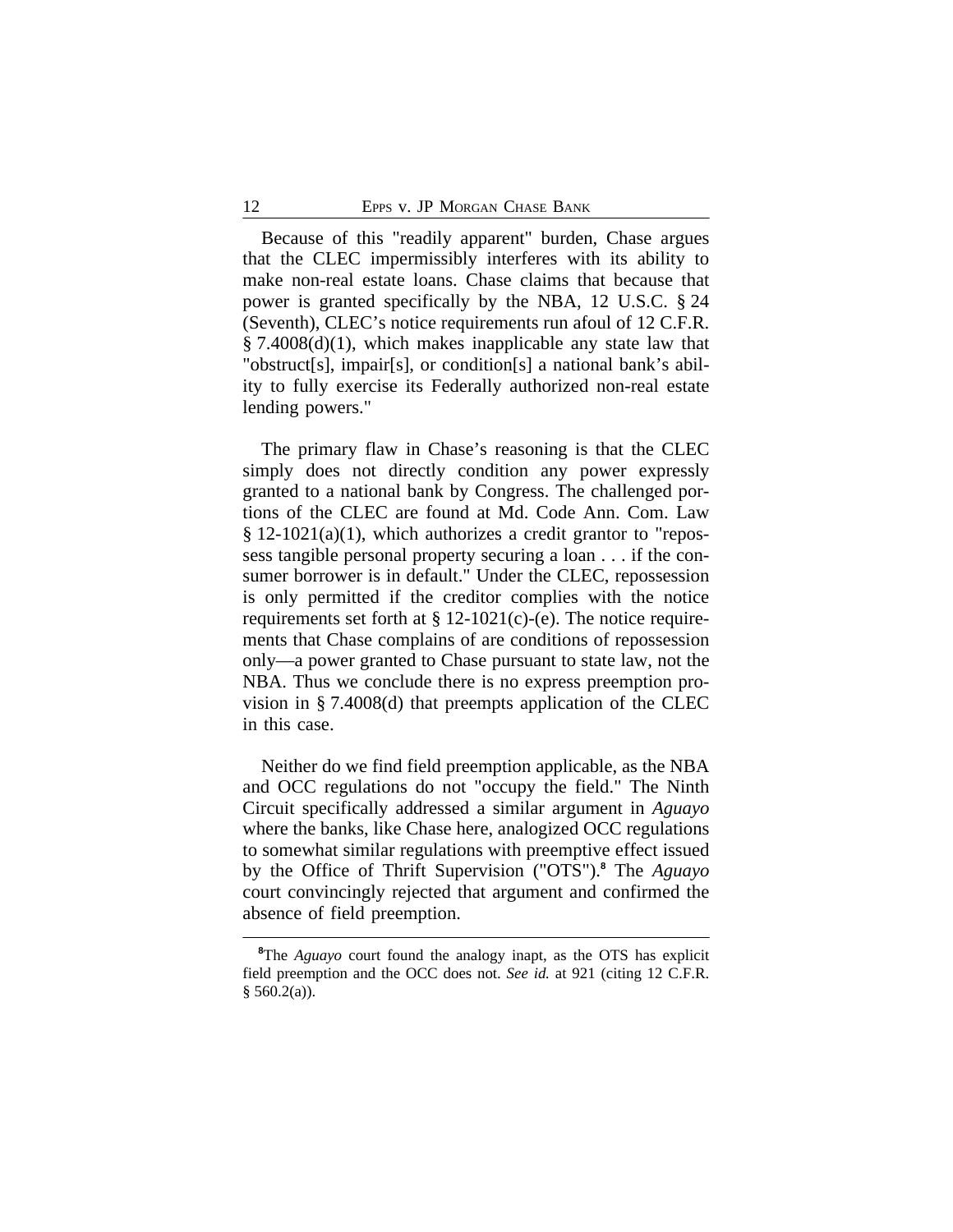[W]hile the OTS and the OCC regulations are similar in many ways, *compare* 12 C.F.R. § 560.2(b),(c) *with*, 12 C.F.R. § 7.4008(d),(e), the OCC has explicitly avoided full field preemption in its rulemaking and has not been granted full field preemption by Congress. *Compare* 12 C.F.R. § 560.2(a) (occupying the field) *with, e.g.*, OCC Final Rule, 69 Fed. Reg. 1904-01, 1910-11 (Jan. 13, 2004), 2004 WL 50763 ("[W]e decline to adopt the suggestion of these commenters that we declare that these regulations 'occupy the field' . . . .").

#### *Aguayo*, 653 F.3d at 921-22.

Chase finally presents a hybrid contention that blends express and conflict preemption arguments, contending that the power granted by the NBA to make loans includes the power to collect them and thus preemption is implied. This is so, according to Chase, because "the power to make loans under § 24 (Seventh) would have little significance if Congress did not intend for a national bank to seek repayment of those loans and, when necessary, exercise its rights in any collateral securing such loans." Br. of Appellee at 18.

We agree with the uncontroversial premise that the power to collect on secured collateral in the event of default is related to the extension of credit. Chase's argument, however, reads too much into the CLEC, which does not prevent Chase from collecting on debts. Although debt collection and extension of credit are related, they are distinct concepts. In the present case, those differences are reflected in the different ways that the regulation treats the components of the debtorcreditor relationship.

The regulation itself recognizes that "debt collection" is treated differently from an extension of credit; the former appearing in the savings clause of § 7.4008(e) as a category of state law that is *not* preempted by the NBA. The Supreme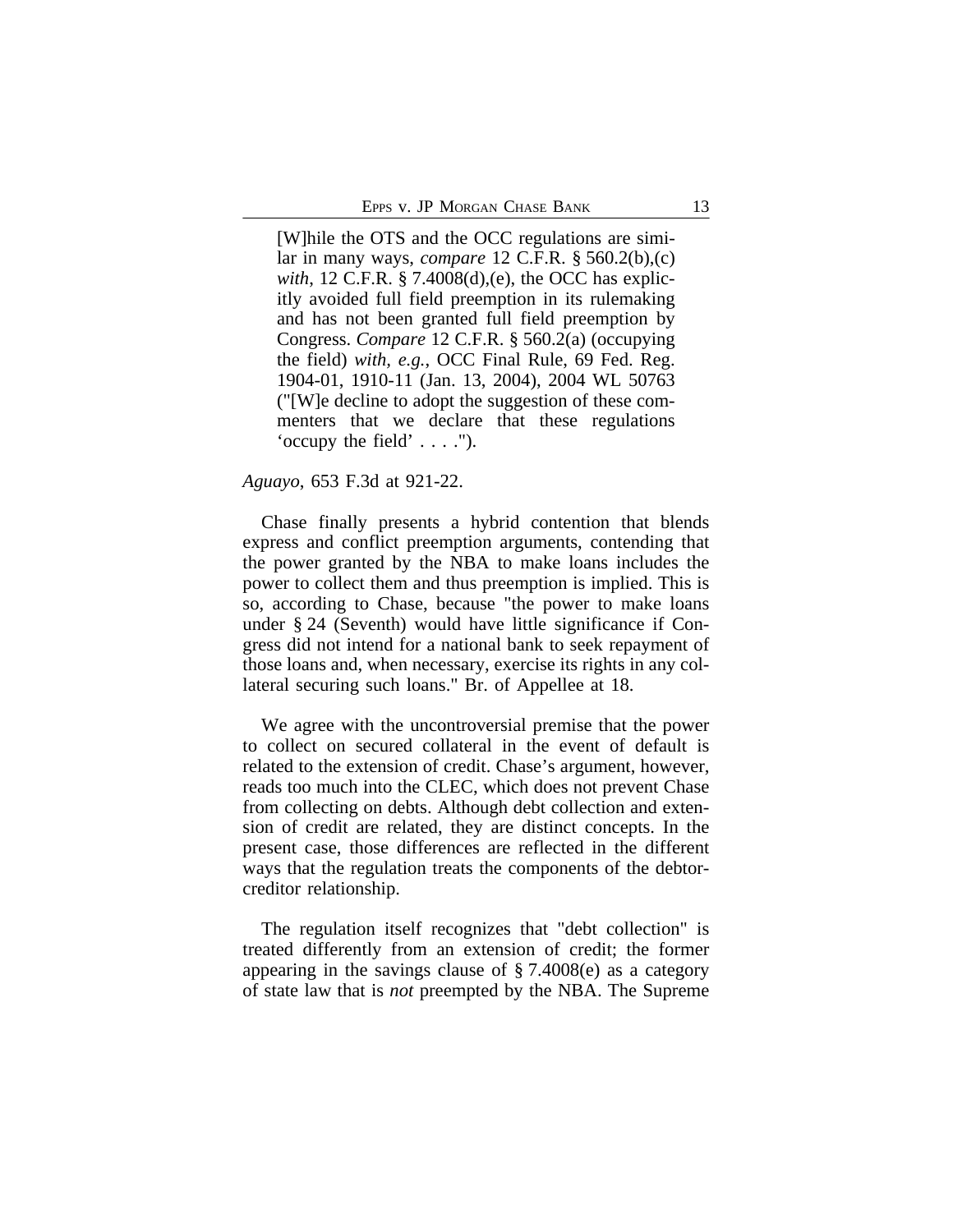Court has long recognized that national banks are subject to state law regarding collection of debts.

[National Banks] are subject to the laws of the State, and are governed in their daily course of business far more by the laws of the State than of the nation. All their contracts are governed and construed by state laws. Their acquisition and transfer of property, their right to collect their debts, and their liability to be sued for debts, are all based on State law.

#### *Nat'l Bank v. Commonwealth*, 76 U.S. 353, 362 (1869).

Chase's argument would have us ignore the distinction drawn in the OCC regulations between lending and debt collection. Recognizing the evident distinction drawn between the two concepts, we conclude that the CLEC does not "obstruct, impair, or condition" Chase's exercise of its federally authorized powers to extend credit.

Chase argues, though, the post-repossession notices required by the CLEC are "disclosures" and accordingly the aspect of the CLEC requiring the notices is preempted pursuant to 12 C.F.R. § 7.4008 $(d)(2)(vii)$  (allowing banks to make non-real estate loans without regard to, inter alia, "disclosure and advertising"). We do not agree.

The Ninth Circuit considered and rejected a similar challenge under the analogous Rees-Levering Act in *Aguayo*. The court began by noting that "[w]hen performing statutory interpretation, 'words are uniformly presumed, unless the contrary appears, to be used in their ordinary and usual sense, and with the meaning commonly attributed to them.'" *Aguayo*, 653 F.3d at 925 (quoting *Caminetti v. United States*, 242 U.S. 470, 485-86 (1917)). The court then drew a distinction between a "disclosure," or, "informational statement of terms prior to entering a transaction," and a "notice," or "a specific communication of a claim or demand submitted to a party in the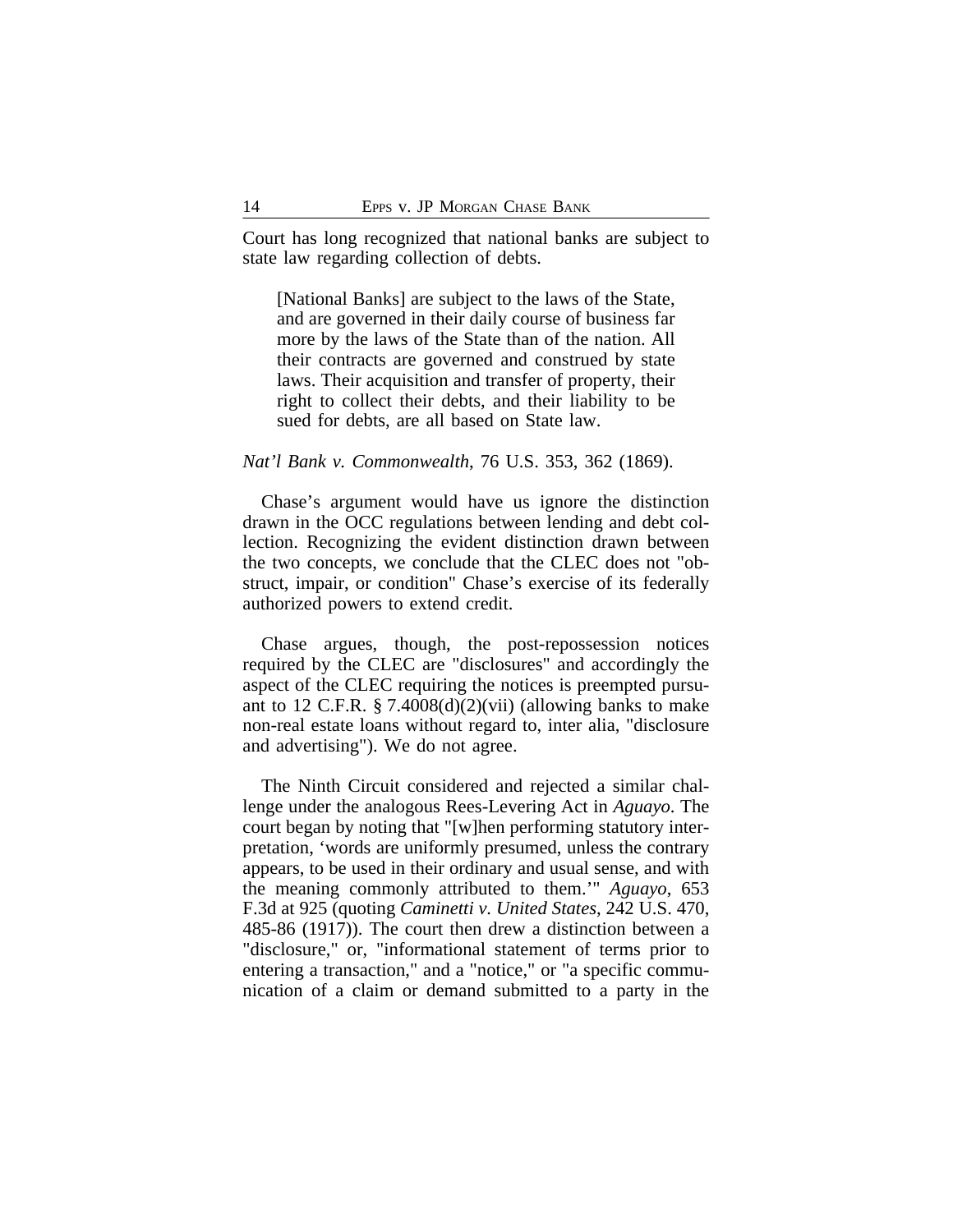course of, or at the conclusion of, a transaction[.]" *Id.* at 926. The court ultimately held that laws governing the former are preempted, while laws governing the latter are not.

We find the Ninth Circuit's reasoning persuasive and agree that the notices here, which only relate to debt collection upon default under an existing loan, are not "disclosures" within the meaning of the NBA and OCC regulations. This conclusion is bolstered by "the cardinal rule that statutory [or regulatory] language must be read in context because a phrase gathers meaning from the words around it." *Van Alstyne v. Elec. Scriptorium, Ltd.*, 560 F.3d 199, 204 (4th Cir. 2009) (citation and alterations omitted). Section 7.4008(d)(2)(viii) discusses state laws concerning "[d]isclosure and advertising, . . . statements, information, or other content to be included in credit application forms, credit solicitations, billing statements, credit contracts, or other credit related documents." Read in context with the other types of laws preempted under this subsection, it is clear that the "disclosures" referenced are related to the application for and extension of credit—not the collection of debt after the creditor/debtor relationship has been established and the credit has been extended.

We similarly reject Chase's contention that the CLEC preand post-repossession notice requirements concern "other credit related documents." We are again in agreement with the *Aguayo* court's analysis of that regulation: "[t]he final clause [of  $§ 7.4008(d)(2)(viii)$ ], 'other credit-related document,' seems to act as a catch-all term to describe any other documents that may be used in an ongoing lending relationship." 653 F.3d at 927 (alteration omitted). The CLEC's notice requirements are only triggered when a creditor is attempting to collect on a debt, not by the establishment of the lending relationship or the creditor's decision to make the loan. *See id.* at 927-28. The post-default repossession notice requirements imposed by the CLEC do not regulate "credit-related documents" as the term is used in the OCC regulations.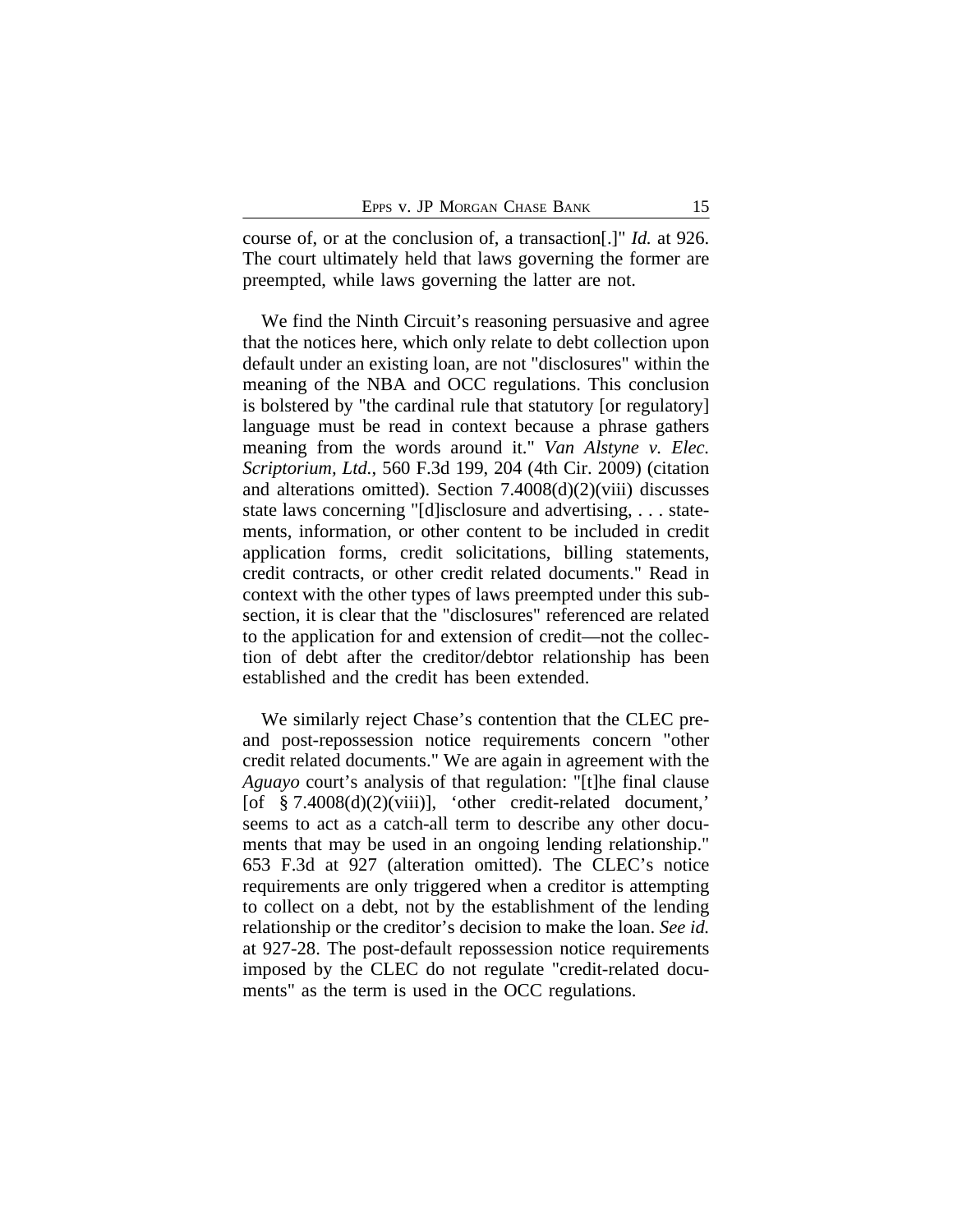Accordingly, the CLEC is not preempted by § 7.4008(d).

#### iv.

Closely tied to our foregoing conclusion is our corollary determination that the district court also erred by holding that the savings clause at § 7.4008(e) does not prevail over the § 7.4008(d) preemption provisions, assuming those applied.

The savings clause preserves from preemption state laws concerning contracts and debt collection, "to the extent that they only incidentally affect the exercise of national banks' non-real estate lending powers." 12 C.F.R. § 7.4008(e). The OCC described the origin of its inclusion of "debt collection" in the savings clause as follows:

One category of state law included in the proposed list of state laws generally not preempted was "debt collection." Consistent with Supreme Court precedents addressing this type of state law, we have revised the language of the final rule to refer to national banks' "right to collect debts."

OCC, Final Rule, 69 Fed. Reg. 1904-01, 1912 (Jan. 13, 2004 (footnote omitted). As discussed *supra*, *National Bank v. Commonwealth* describes a national bank's right to collect debts as based in state law. 76 U.S. at 362. Therefore, the inclusion of "debt collection" in the savings clause is a reflection of the Supreme Court's recognition that generally applicable state debt collection laws apply to national banks. As the *Aguayo* court observed, "debt collection, and specifically the right to repossess property that is the subject of a secured transaction, has deep roots in common law and remains a fixture of state, not federal law." 653 F.3d at 923.

Nonetheless, Chase contends that the CLEC, to the extent it is a debt collection law, is not covered by the § 7.4008(e) savings clause because the CLEC more than incidentally bur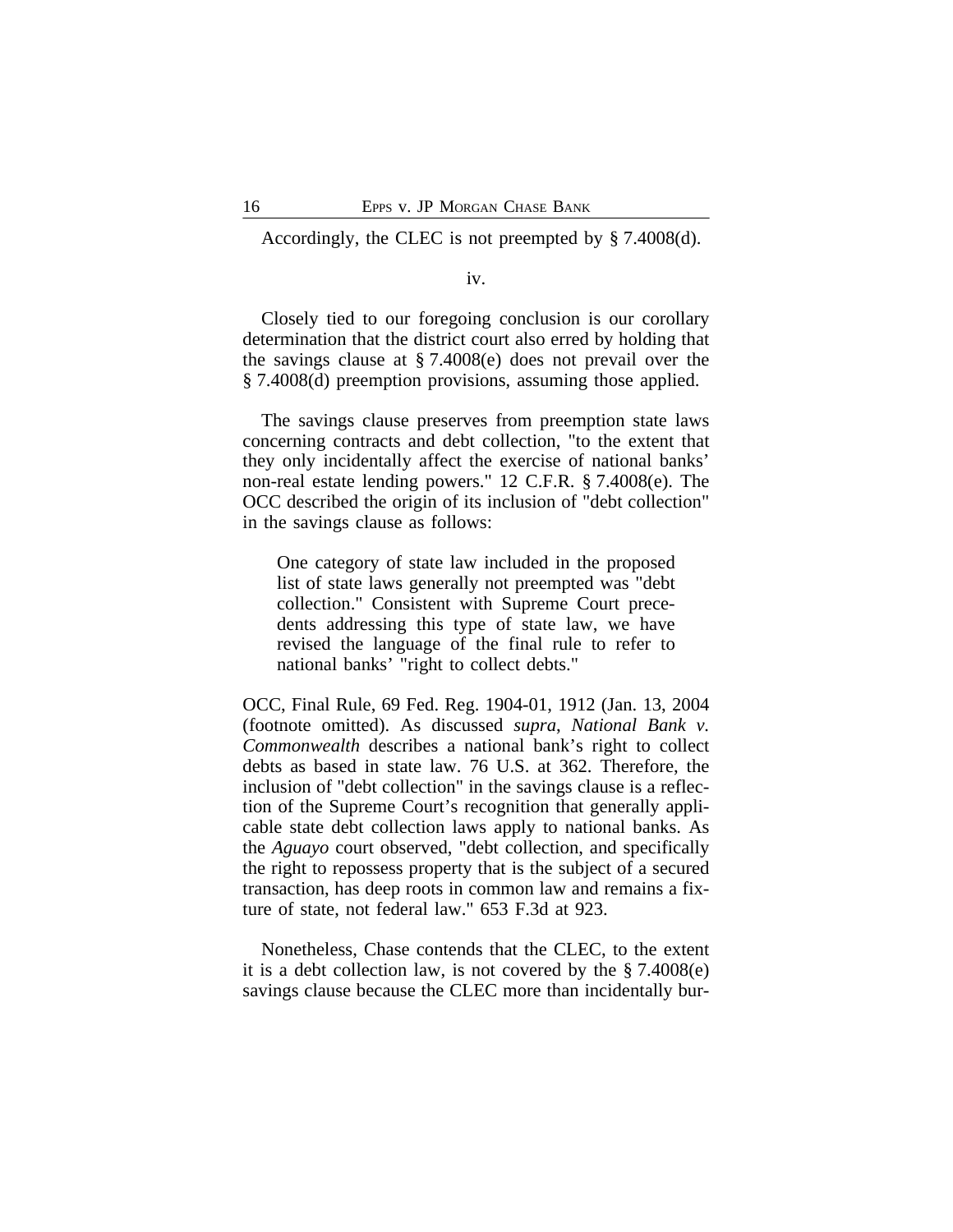dens the exercise of Chase's non-real estate lending power. We do not agree, in part, for the reasons discussed earlier noting that post default debt collection is distinct from the creditor's initial determination to extend credit to the debtor. Moreover, under Chase's theory, *any* state debt collection regulation would burden the exercise of a national bank's lending power, and all state laws applicable to debt collection would be invalid as applied to such banks. Addressing a similar argument in *Aguayo*, the Ninth Circuit concluded, as do we, that the result of Chase's position is "[i]t would not be bound by state law . . . nor would it be operating under any specific federal law because no federal law governs self-help repossession." 653 F.3d at 924.

The conclusion that the CLEC comes within the umbrella of the savings clause is further supported by statements made by the Comptroller of Currency at the time the savings clause was adopted. The Comptroller represented that the preemption regulations "do[ ] not preempt undiscriminating laws of general applicability that form the legal infrastructure for conducting a banking or other business[,]" listing as examples "state laws on contracts, rights to collect debts, acquisition and transfer of property, taxation, zoning, crimes, and torts." Statement of John D. Hawke, Jr., Comptroller of the Currency, Before the S. Comm. on Banking, Hous. & Urban Affairs, on Federal Preemption of State Laws, Washington, D.C., 23 OCC Q.J. 69 (Sept. 2004).

Under the OCC's own interpretation, then, the relevant inquiry is whether the state law at issue is "undiscriminating," that is, does it treat national banks differently from other lenders. *See also Aguayo*, 653 F.3d at 924. Section 12-1021 of the CLEC speaks only of the ability of "credit grantors" to repossess personal property. "Credit grantor" is in turn broadly defined by the CLEC to include "any individual, corporation, business trust, statutory trust, estate, trust, partnership, association, two or more persons having a joint or common interest, or any other legal or commercial entity making a loan or other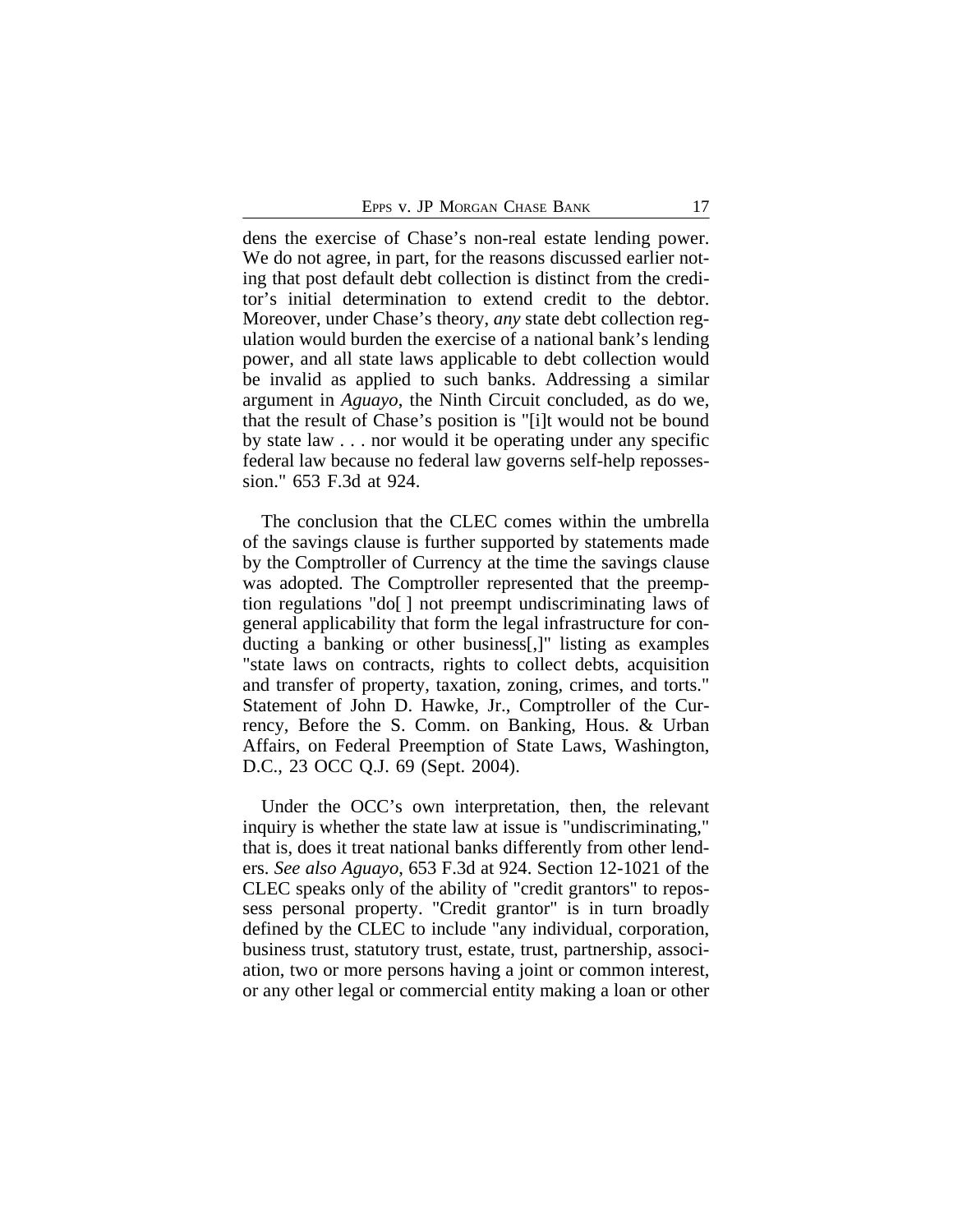extension of credit[,]" and also includes "[a]ny bank, trust company, depository institution, or savings bank having a branch in [Maryland]." Md. Code Ann. Com. Law § 12-  $1001(g)$ . It is clear that the CLEC applies to any lender in Maryland and does not treat national banks differently from any other creditor. Plainly, the CLEC does not discriminate against national banks, thus the savings clause applies to preserve the CLEC from any preemptive effect of the NBA or OCC regulations.

For all the foregoing reasons, the district court erred in concluding that the CLEC was preempted by the NBA or the OCC regulations.

# B.

# Epps' Other Claims

We next address Epps' argument on appeal that the district court erred in ruling that the RIC is not enforceable as a matter of law, for breach of contract. The RIC clearly provides that it shall be subject to the terms of the CLEC. Thus, the question before us is whether such a term is enforceable against Chase as a matter of contract law. While the district court held that Chase was not bound by the election of the CLEC as a matter of Maryland law, we do not agree.

This Court and the Supreme Court have recognized that when a party to a contract voluntarily assumes an obligation to proceed under certain state laws, traditional preemption doctrine does not apply to shield a party from liability for breach of that agreement. *See Am. Airlines, Inc. v. Wolens*, 513 U.S. 219, 229 (1995) ("a common-law remedy for a contractual commitment voluntarily undertaken should not be regarded as a requirement imposed under state law[.]") (internal citation, quotation marks, and alteration omitted); *College Loan Corp. v. SLM Corp.*, 396 F.3d 588, 598 (4th Cir. 2005) (where parties to an agreement voluntarily assume federal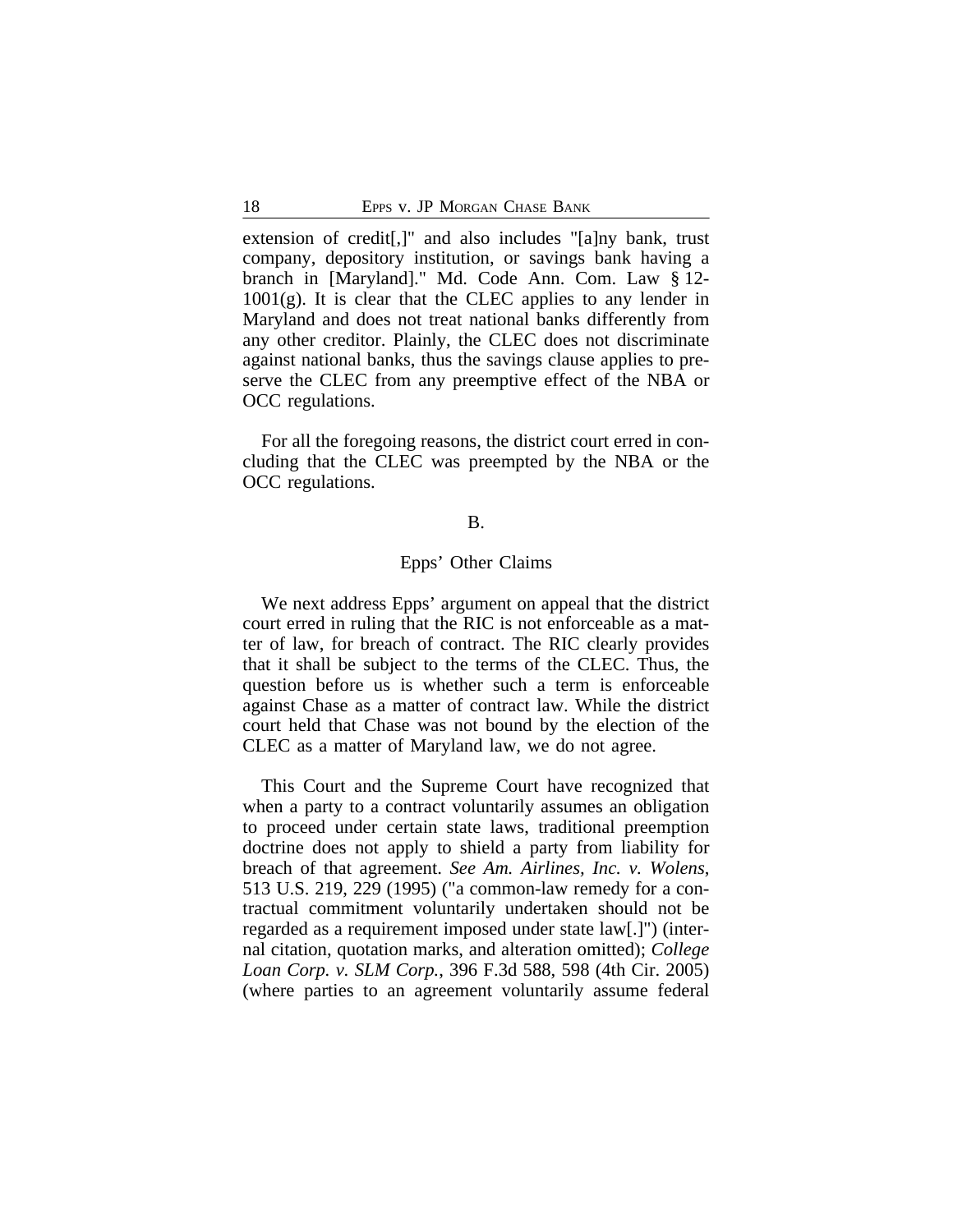standards in their bargained-for private contract, party's argument that enforcement of the agreement is preempted by that federal law "boils down to a contention that it was free to enter into a contract that invoked a federal standard as the indicator of compliance, then to proceed to breach its duties thereunder and to shield its breach by pleading preemption. . . . [F]ederal supremacy does not mandate such a result."). Nevertheless, under Maryland law, when a contractual term incorporating state or federal law is not "the product of a negotiation yielding a freely-entered contract," it will not be enforced. *Wells Fargo Home Mortg., Inc. v. Neal*, 922 A.2d 538, 546 (Md. 2007).

In *Wolens*, the Supreme Court considered whether the Airline Deregulation Act of 1978 ("ADA") preempted certain Illinois consumer protection laws that were invoked by plaintiffs challenging American Airlines' retroactive changes in terms and conditions for its frequent flyer program. 513 U.S. at 222. The Court concluded that the ADA's preemption provisions prevent states from regulating air carriers, but "allows room for court enforcement of contract terms set by the parties themselves." *Id.* The *Wollens* Court reasoned that "terms and conditions airlines offer and passengers accept are privately ordered obligations, and thus do not amount to a State's enactment or enforcement of any law, rule, regulation, standard, or other provision having the force and effect of law[.]" *Id.* at 228-29 (internal quotation marks and alterations omitted).

The Court of Appeals of Maryland applied *Wolens* in *Wells v. Chevy Chase Bank, F.S.B.*, 832 A.2d 812 (Md. 2003). In *Wells*, credit card holders brought breach of contract claims against the issuing bank. The agreement between the parties stated that it would be governed by Subtitle 9, §§ 12-901, 12- 924 of the Commercial Law Article of the Maryland Annotated Code, and "applicable federal laws." *Id.* at 813. The bank argued, relying on *Wolens*, that because the contract invoked a specific state statute, the bank's obligations were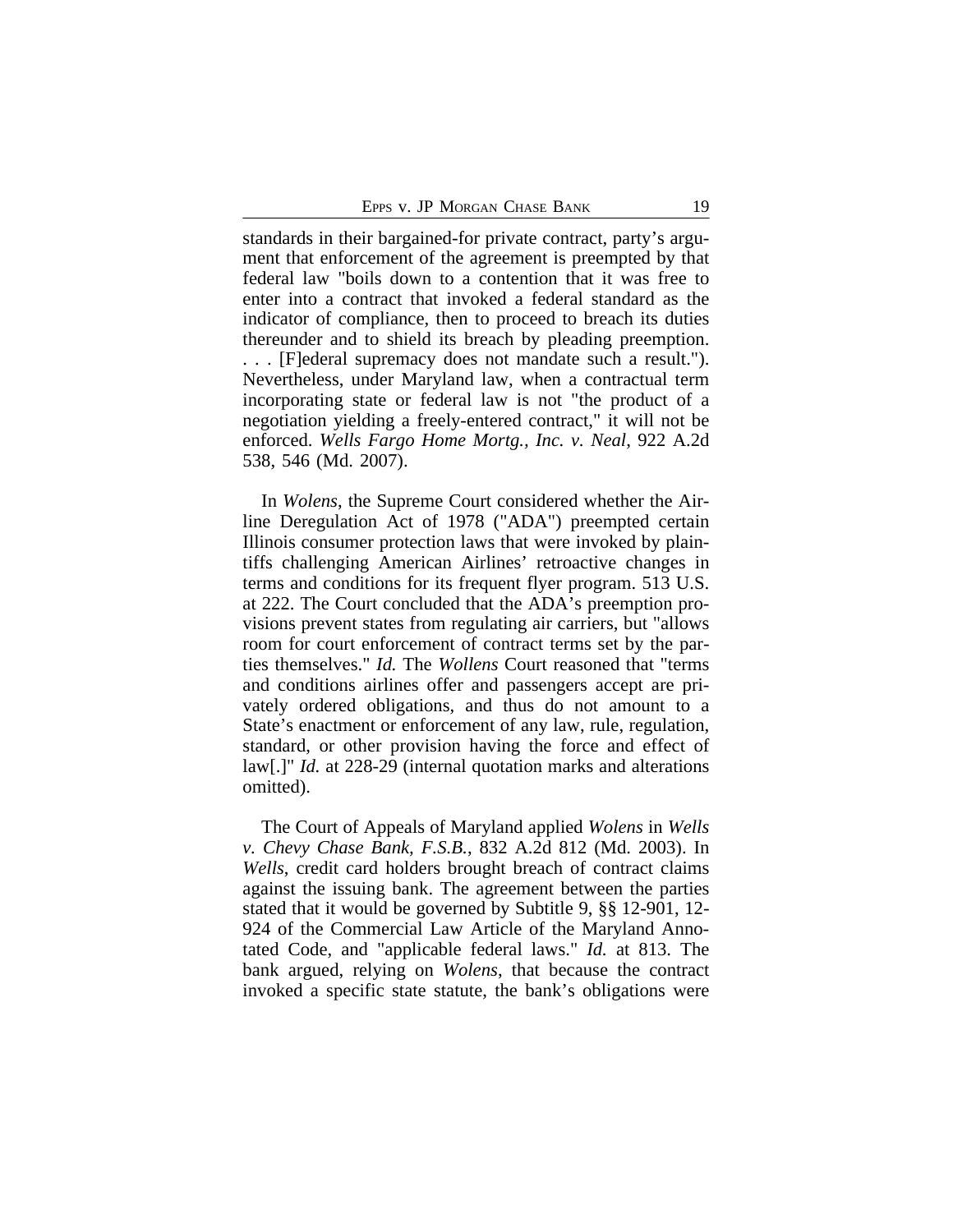"enlarge[d] or enhance[d] based on state laws or policies external to the agreement," and were therefore preempted. *Id.* at 831 n.15. The court rejected the bank's argument, finding instead that compliance with Subtitle 9 is mandated, not from some external force, but "only because the agreement between the parties refer to it  $\dots$ ; it was not imposed on [the bank] as a matter of law." *Id.* at 832. Accordingly, the court concluded that *Wolens* was applicable and allowed the card holders' breach of contract action to proceed.

In *Neal*, the Court of Appeals of Maryland considered whether a mortgagor had claims against its mortgagee for breach of contract based on Department of Housing and Urban Development ("HUD") regulations that were invoked in a Fair Housing Administration ("FHA") insured loan agreement between the parties. 922 A.2d at 541. The mortgagor argued that, based on *Wolens* and *Wells*, the HUD regulations were applicable and formed the basis for a breach of contract claim. The court rejected that line of argument, holding instead that the paragraph in the FHA-approved deed of trust that contained the reference to the regulations was not a bargained-for term between the parties. *Id.* at 546. The court noted that Wells Fargo, the mortgagee, took assignment of the loan, and therefore was not a participant in negotiations or the drafting of the agreement. *Id.* Moreover, the original mortgagee-assignor "also had no control over the substantive terms of the contract" because it was a "prefabricated FHA form." *Id.* at n.7.

Relying on *Neal*, Chase argues that it did not negotiate the terms of the RIC, and therefore, it cannot be bound by the election of the CLEC. It also claims that it was forced to include an election of the CLEC, and therefore, the choice was not voluntary and accordingly unenforceable. We do not agree.

First, in our view, the facts of this case more closely resemble *Wells* than *Neal*. In both this case and *Wells*, the contract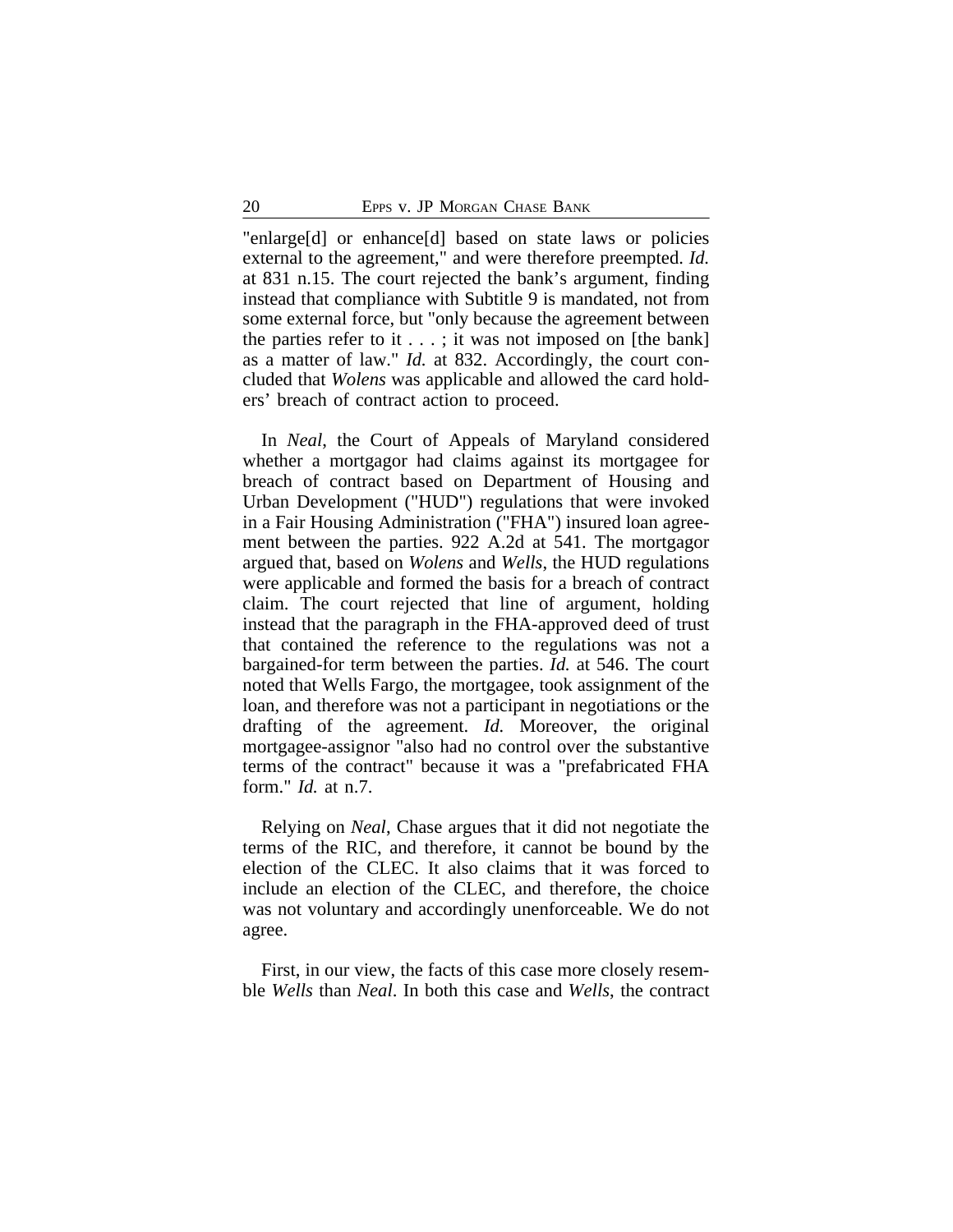contained an explicit election of a specific Maryland statute. While Chase is correct that it was not a drafter of the RIC, in *Neal* neither the assignor nor the assignee had any control over the terms of the FHA deed of trust. Here, Thompson (and by extension, its successor-in-interest, Chase), had the option of either electing to have the RIC governed by the CLEC, or instead by the Maryland Retail Installment Sales Act ("RISA"), Md. Code Ann., Com. Law § 12-601 *et seq*. Thompson chose to adopt the CLEC when it could have made a different choice, the RISA. Chase is bound by that choice.

The differences between the CLEC and the RISA illuminate the flaw in Chase's reasoning. As Chase itself notes, the RISA limits late fees to the lesser of \$10 or five percent of the amount due. The CLEC allowed Thompson (and subsequently Chase) to mandate a ten percent late fee. Thompson evidently made a business judgment that it would accept the repossession notice requirements of the CLEC in exchange for the CLEC's less restrictive late fee provisions. In no sense was this decision forced upon Thompson, any more than it was forced upon Chase.

Chase bases its argument that the CLEC is mandatory on § 12-1013.1(b)(2), which states that "[i]f a person fails to elect in accordance with this section to extend closed end credit under this subtitle, the provisions of this subtitle do not apply." Put another way, a lending agreement must specifically state that the CLEC applies in order for the provisions of the CLEC to govern that agreement. Otherwise, the RISA applies. *See* Md. Code Ann. Com. Law § 12-601(m).

Chase's argument fails because compliance with the CLEC is only mandatory to the extent that parties to a lending agreement agree to be bound by the CLEC. Under Maryland law, the parties could simply choose to be bound by the RISA. Chase has purchased a RIC that elects the CLEC, sought higher late fees from Epps (as authorized by the CLEC), and, upon breaching the RIC by failing to abide by its repossession